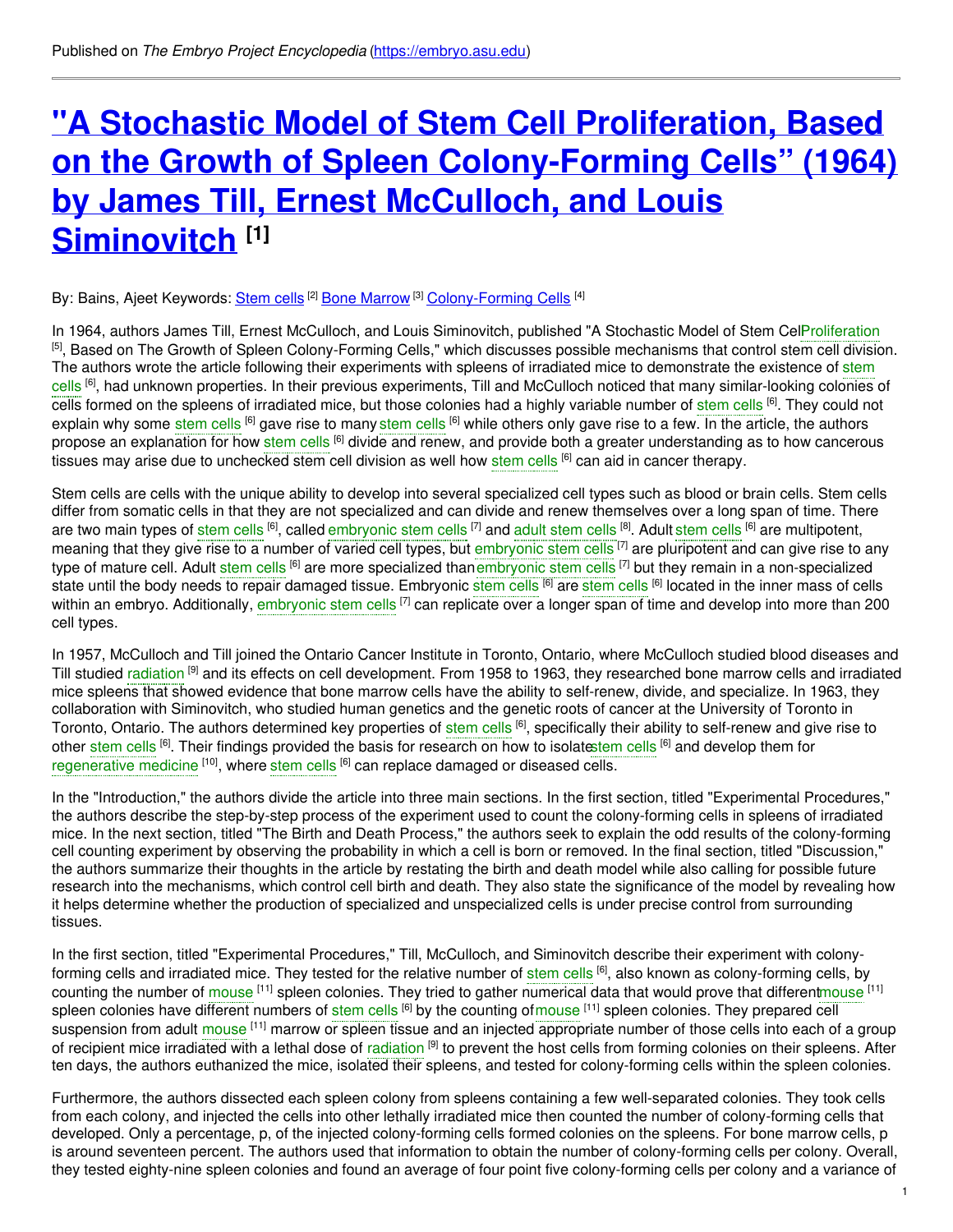eighty-one point four colony-forming cells per colony. The authors noted that the variance, which measures how spread out the numbers are from the average, was exceedingly high. Some colonies had very few colony-forming cells while others had many more colony-forming cells. The authors sought to understand why that variation occurred in order to determine if any sort of mechanism at the cellular level could control whether [stem](https://embryo.asu.edu/search?text=stem%20cells) cells <sup>[6]</sup> divide to form otherstem cells <sup>[6]</sup> or specialized cells.

In the following section, titled "The Birth and Death Process," Till, McCulloch, and Siminovitch propose the birth and death model to explain the varying number of colony-forming cells among the colonies. The model states that a single cell may give rise to offspring similar to itself, that is a stem cell that will go on to reproduce or a differentiated cell that will not reproduce or death and those two possibilities occur randomly. The development of a colony from a single cell produces a small number of new colonyforming cells and a large number of cells without the ability to form colonies. The differentiated cells are specialized cells within the colonies. Thus, many of the offspring of colony-forming cells lose the ability to form colonies because they become specialized and are no longer [stem](https://embryo.asu.edu/search?text=stem%20cells) cells <sup>[6]</sup>. The loss of colony-forming ability with specialization considered a death process, and it contrasts with the self-renewal of colony-forming cells, which is a birth process. According to the authors, the number of colony-forming cells in a colony is the random probability that a colony-forming cell would self-renew into another colony-forming cell instead of specializing into other cell types. They claim that the birth and death process influences colony formation, which means that random chance determines whether an individual stem cell will divide. The birth and death process may not be a homeostatic or internal control mechanism that controls which individual cells will divide into [stem](https://embryo.asu.edu/search?text=stem%20cells) cells <sup>(6)</sup> and which cells will specialize.

In the final section, titled "Discussion," the authors reiterate ho[wstem](https://embryo.asu.edu/search?text=stem%20cells) cells <sup>[6]</sup> proliferate, and provide further rationale for the random birth and death process. The model of proliferation of cells during growth of spleen colonies has the following features every colony-forming cell may follow in one of two pathways. On one hand, the cell may divide and produce two new cells with the capacity to form colonies. On the other hand, the cell may specialize, and in doing so, lose the capacity for colony formation, although it may retain the ability to undergo several divisions, producing a number of fully specialized descendants.

The second feature of the model is that the two processes, the birth process, and the death process, occur at random in the population of colony-forming cells. The model implies that regulating the individual cells within the population is not precise. The question arises as to how relaxed [regulation](https://embryo.asu.edu/search?text=regulation) <sup>[12]</sup> can be reconciled with the orderly behavior of normal blood forming tissue. The authors use an analogy with the decay of radioactive nuclei to help explain how that can happen. According to the authors, if one studies a large number of radioactive atoms, one sees a very regular pattern of decay, following an exponential law. However, if one studies individual atoms, they decay in an unpredictable fashion at random. The authors state that it is possible their studies of the descendants of single cells display the random feature of hematopoietic function, while a study of large populations of cells reveals the orderly behavior of the whole system. It is the population as a whole regulated by signals from surrounding tissue rather than individual cells, and the authors suggest that control mechanisms act by varying the birth and death probabilities for an overall population of cells.

Because of the article's publication soon after Till and McCulloch's initial discovery o[fstem](https://embryo.asu.edu/search?text=stem%20cells) cells <sup>[6]</sup> in 1961, the authors were one of the first to question why [stem](https://embryo.asu.edu/search?text=stem%20cells) cells <sup>[6]</sup> behave the way that they do. The authors proposed a birth and death model based on random chance, but still call for further research on what mechanisms control whether a cell is born or dies. Till, McCulloch, and Siminovitch's article provided a foundation for future experiments that predicted stem cell activity, including experiments that attempt to predict cancerous stem cell activity within tumors based on a similar probabilistic model that Till, McCulloch, and Siminovitch developed. The stochastic model allows for simulations of treatment scenarios and therefore improved treatment protocols for cancer treatment such as immunotherapy. Simulations may guide the choice of experiments to reduce the number of necessary experiments.

# **Sources**

- 1. Brazier, Yvette. "What are Stem Cells, and What Do They Do?"*Medical News Today*, Healthline Media UK Ltd., 15 October 2018. [https://www.medicalnewstoday.com/articles/323343.php"](https://www.medicalnewstoday.com/articles/323343.php) <sup>[13]</sup> (Accessed March 23, 2019)
- 2. Kuehn, Bridget, and Tracy Hampton. "2005 Lasker Awards Honor Ground breaking Biomedical, Research, Public Service." *Journal of theAmerican Medical [Association](https://embryo.asu.edu/search?text=American%20Medical%20Association) [14] .*, 294 (2005):1327–30. https://jamanetwork[com.ezproxy1.lib.asu.edu/journals/jama/fullarticle/201549](https://jamanetwork-com.ezproxy1.lib.asu.edu/journals/jama/fullarticle/201549) [15] (Accessed November 05, 2019).
- 3. Macpherson, Colleen. "The Accidental Discovery of Stem Cells."*University of Saskatchewan, Department of Arts & Science, News Magazine,* May 8, [2018.https://news.usask.ca/articles/research/2018/the-accidental-discovery-of-stem](https://news.usask.ca/articles/research/2018/the-accidental-discovery-of-stem-cells.php)cells.php <sup>[16]</sup> (Accessed March 24, 2019).
- 4. McCulloch, Ernest A. and James Till. "The Radiation Sensitivity of Normal Mouse Bone Marrow Cells, Determined by Quantitative Marrow Transplantation into Irradiated Mice" *Radiation Research* 13 (1960) 115–25.
- [https://tspace.library.utoronto.ca/retrieve/4608/RadRes\\_1960\\_13\\_115.pdf](https://tspace.library.utoronto.ca/retrieve/4608/RadRes_1960_13_115.pdf) <sup>[17]</sup> (Accessed November 7, 2019). 5. Sehl, Mary E., Miki Shimada, Alfonso Landeros, Kenneth Lange, Max S. Wicha. "Modeling of Cancer Stem Cell State Transitions Predicts Therapeutic Response. "*PLoS ONE* 10 (2015): doi.org/10.1371/journal.pone.0135797. <https://journals.plos.org/plosone/article?id=10.1371/journal.pone.0135797> [18] (Accessed November 7, 2019).
- 6. Till, James, and Ernest A. McCulloch. "A Direct Measurement of the Radiation Sensitivity of Normal Mouse Bone Marrow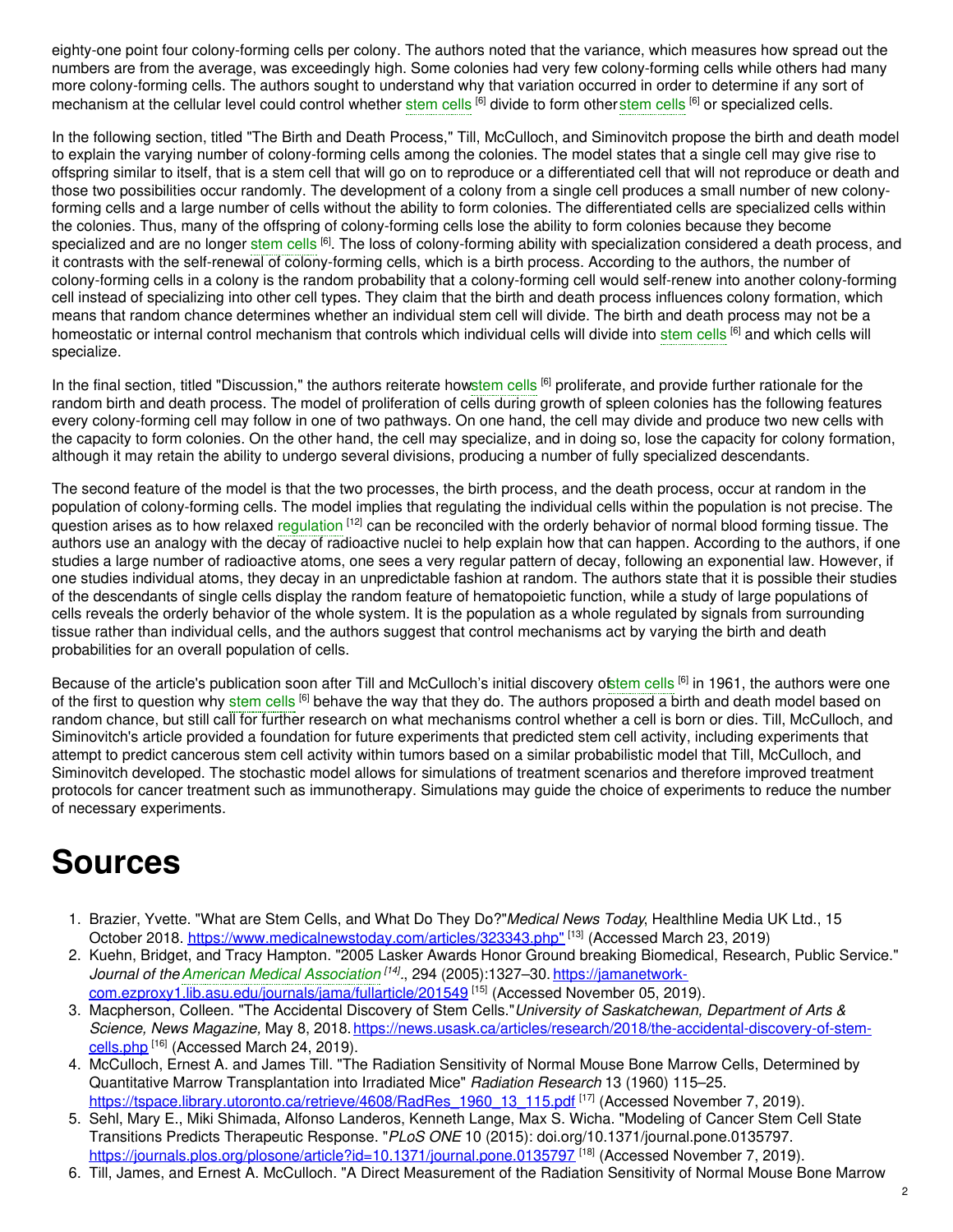Cells" *Radiation Research* 14 (1961): 213–22.

- 7. Till, James, and Ernest A, McCulloch. "A Direct Measurement of the Radiation Sensitivity of Normal Mouse Bone Marrow Cells, 1961." *Radiation Research* 178 (2012): AV3–AV7.
- 8. Till, James, Ernest A. McCulloch, and Louis Siminovitch "A Stochastic Model of Stem Cel[lProliferation](https://embryo.asu.edu/search?text=Proliferation) <sup>[5]</sup>, Based on the Growth of Spleen Colony-Forming Cells." *Proceedings of the National [Academy](https://embryo.asu.edu/search?text=National%20Academy%20of%20Sciences) of Sciences [19] of the United States*54 (1964): 29–36. [https://tspace.library.utoronto.ca/bitstream/1807/2777/2/Till\\_et\\_al\\_PNAS\\_1964\\_51\\_29.pdf](https://tspace.library.utoronto.ca/bitstream/1807/2777/2/Till_et_al_PNAS_1964_51_29.pdf)<sup>[20]</sup> (Accessed November 7, 2019).

In 1964, authors James Till, Ernest McCulloch, and Louis Siminovitch, published A Stochastic Model of Stem Cell Proliferation, Based on The Growth of Spleen Colony-Forming Cells, which discussed possible mechanisms that control stem cell division. The authors wrote the article following their experiments with spleens of irradiated mice to demonstrate the existence of stem cells, had unknown properties. In their previous experiments, Till and McCulloch noticed that many similar-looking colonies of cells formed on the spleens of irradiated mice, but those colonies had a highly variable number of stem cells. They could not explain why some stem cells gave rise to many stem cells while others only gave rise to a few. In the article, the authors propose an explanation for how stem cells divide and renew, and provide both a greater understanding as to how cancerous tissues may arise due to unchecked stem cell division as well how stem cells can aid in cancer therapy.

### **Subject**

[Stem](https://embryo.asu.edu/library-congress-subject-headings/stem-cells-0) cells <sup>[21]</sup> <u>[Pluripotent](https://embryo.asu.edu/library-congress-subject-headings/pluripotent-stem-cells) Stem Cells</u> <sup>[22]</sup> [Colony-Forming](https://embryo.asu.edu/library-congress-subject-headings/colony-forming-cells) Cells <sup>[23]</sup> Stem Cell [Proliferation](https://embryo.asu.edu/library-congress-subject-headings/stem-cell-proliferation) <sup>[24]</sup> Stem Cell [Model](https://embryo.asu.edu/library-congress-subject-headings/stem-cell-model) <sup>[25]</sup> [Adult](https://embryo.asu.edu/library-congress-subject-headings/adult-stem-cells) stem cells <sup>[26]</sup> [embryonic](https://embryo.asu.edu/library-congress-subject-headings/embryonic-stem-cells) stem cells <sup>[27]</sup> [Hematopoietic](https://embryo.asu.edu/medical-subject-headings/adult-stem-cells) stem cells <sup>[28]</sup> [Stem](https://embryo.asu.edu/medical-subject-headings/stem-cells) Cells <sup>[29]</sup> Cell Self [Renewal](https://embryo.asu.edu/medical-subject-headings/cell-self-renewal) <sup>[30]</sup> [Pluripotent](https://embryo.asu.edu/medical-subject-headings/pluripotent-stem-cells) Stem Cells <sup>[31]</sup> Adult Stem Cells <sup>[32]</sup> [Embryonic](https://embryo.asu.edu/medical-subject-headings/embryonic-stem-cells) Stem Cells <sup>[33]</sup> [Hematopoietic](https://embryo.asu.edu/medical-subject-headings/hematopoietic-stem-cells) Stem Cells <sup>[34]</sup> Bone [Marrow](https://embryo.asu.edu/medical-subject-headings/bone-marrow-cells) Cells <sup>[35]</sup>

### **Topic**

[Experiments](https://embryo.asu.edu/topics/experiments)<sup>[36]</sup>

### **Publisher**

Arizona State University. School of Life Sciences. Center for Biology and Society. Embryo Project Encyclopedia

#### **Rights**

Copyright Arizona Board of Regents Licensed as Creative Commons Attribution-NonCommercial-Share Alike 3.0 Unported (CC BY-NC-SA 3.0) http://creativecommons.org/licenses/by-nc-sa/3.0/

#### **Format**

<u>[Articles](https://embryo.asu.edu/formats/articles)</u> [37]

**Last Modified** Friday, October 2, 2020 - 01:33

**DC Date Accessioned** Monday, August 31, 2020 - 20:19

**DC Date Available** Monday, August 31, 2020 - 20:19

## **DC Date Created**

2020-08-31

#### **c** [Contact](https://embryo.asu.edu/contact) Us

© 2021 Arizona Board of Regents

The Embryo Project at Arizona State University, 1711 South Rural Road, Tempe Arizona 85287, United States

**Source URL:** https://embryo.asu.edu/pages/stochastic-model-stem-cell-proliferation-based-growth-spleen-colony-forming-cells-1964-james

#### **Links**

- [2] https://embryo.asu.edu/keywords/stem-cells
- [3] https://embryo.asu.edu/keywords/bone-marrow
- [4] https://embryo.asu.edu/keywords/colony-forming-cells
- [5] https://embryo.asu.edu/search?text=Proliferation

<sup>[1]</sup> https://embryo.asu.edu/pages/stochastic-model-stem-cell-proliferation-based-growth-spleen-colony-forming-cells-1964-james